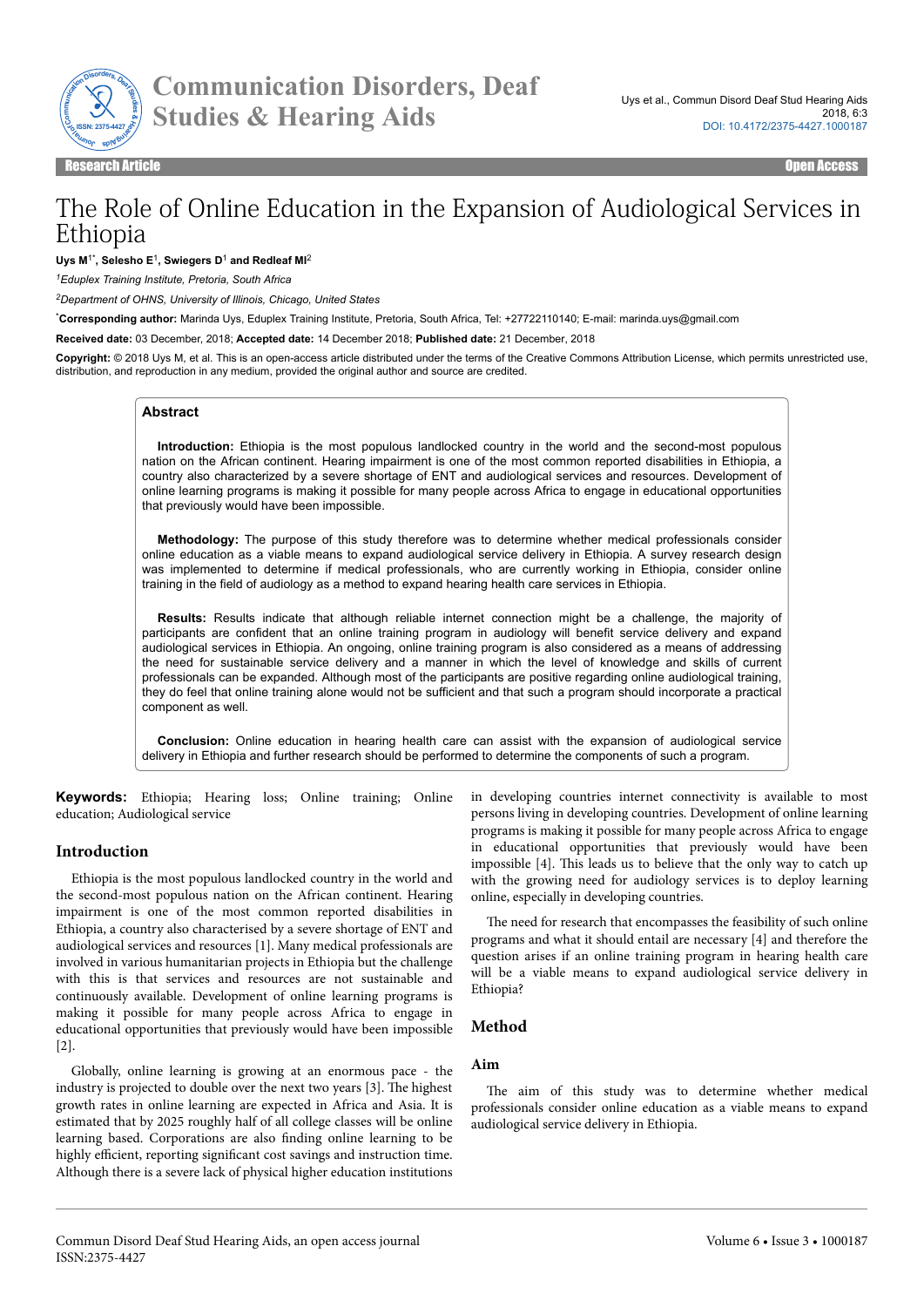**Citation:** Uys M, Selesho E, Swiegers D, Redleaf MI (2018) The Role of Online Education in the Expansion of Audiological Services in Ethiopia. Commun Disord Deaf Stud Hearing Aids 6: 187. doi:10.4172/2375-4427.1000187

#### **Study design**

A survey research design was implemented to determine if medical professionals, who are currently working in Ethiopia, consider online training in the field of audiology as a method to expand hearing health care services in Ethiopia. A self-developed questionnaire (Appendix A) was distributed among participants and they were asked to complete the questionnaire in the presence of an Eduplex Training Institute (ETI) member. This procedure ensured personal contact and subsequent higher response rates [5].

#### **Participants**

A purposive sampling method was implemented where participants (n=19) were chosen because they were representative to the topic of interest. They met the following criteria:

- Medical professionals working in various medical fields in Ethiopia
- English language proficiency and literacy

All the participants were enrolled for an online Hearing Aid Acoustician program at the time of the study and included 11 males and 8 females. Participants' ages ranged between 18 and 40 years with most of the participants (68%) being between 25-30 years of age. Participants worked in the following medical fields:

- Nurse [6]
- Resident in ENT [5]
- Hearing aid assistant [3]
- Special needs therapist [2]
- Medical laboratory assistant [1]
- Speech therapist [1]
- General practitioner resident [1]

All of the participants' native language was Amharic but they were proficient in English as an additional language as they were all enrolled in an English online Hearing Aid Acoustician program.

#### **Material**

Participants were asked to complete a questionnaire in order to obtain background information and information about their perceptions of hearing health care and online education in Ethiopia.

#### **Procedure**

An appointment was arranged with participants on a time that was suitable to them. Нe ETI representative explained the purpose of the study and provided each participant with a letter of informed consent. After participants agreed to take part in the study, they were provided with the questionnaire and they were asked to complete the questionnaire in the presence of the ETI representative before the end of the appointment. Participation in the study was entirely voluntarily and participants could withdraw from the study at any time if they chose to do so.

# **Data Recording**

Data from the questionnaires were coded into a Microsoft Excel worksheet.

## **Results and Discussion**

The main reasons according to participants, for the lack of hearing health care services in Ethiopia, is displayed in Figure 1.



According to participants in this study, the main reason for the lack of audiological services in Ethiopia is because of a lack of trained professionals (84%) followed by a lack of hospitals and clinics that offer audiological services (74%) and poor awareness among communities (74%). Research done by Malwafu and colleagues [6] indicated that although there was a slight increase in the number of Ear, Nose and Throat (ENT) surgeons in Ethiopia from 2009 to 2015 (increased from 11 to 22), there was no increase in the amount of audiologists and speech therapists in Ethiopia during this time. At the end of 2015, Ethiopia only had the services of one audiologist and one speech therapist [6]. Clearly it is impossible for these professionals to serve a population of almost 100 million people [7]. Twenty five percent (25%) of participants indicated that this shortage is also due to a lack of action taken by government to improve hearing health awareness and service delivery in Ethiopia. At the time of this study, none of the universities in Ethiopia presented an audiology or hearing aid acoustician program. Нe Addis Ababa University only presents a program for teachers to obtain a BA degree in Ethiopian Sign Language and Deaf Culture [8].

When asked about the access they have to internet, 53% of participants indicated that they do not have access to fast and reliable internet at their home or place of work while 47% of participants indicated the opposite. Internet penetration in Africa increased drastically during the last five years but the proportion of African people online is however still far behind the global average. Major infrastructure expansions are under way in Africa to keep up with the rising demand for bandwidth, which include upgrading and installing of submarine cables and backbone networks to various experiments to get rural and peri-urban Africa online [9].

In Figure 2, one can see that the majority of the participants (84%) access the internet from their place of work with only a small percentage of participants that access the internet from their cellular phone (11%) and their home (5%).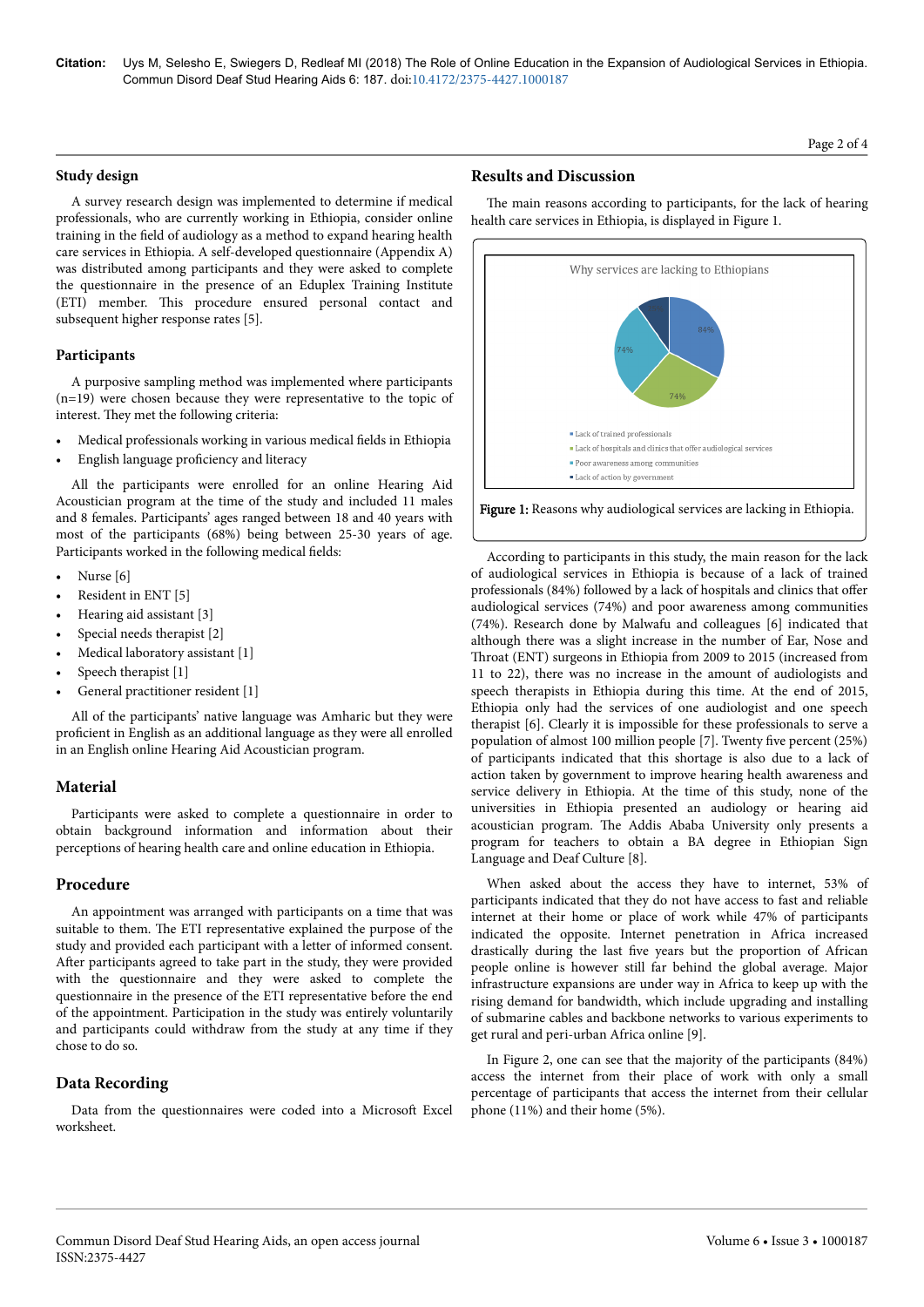

When asked if participants thought that an online training program can be an effective way to train professionals on how to do hearing tests and hearing aid fittings, 84% replied yes and 16% responded no. All the participants that indicated no, did however state that they do feel such a program cannot be online only but should include a practical component to be effective. It is not uncommon in audiology distance learning programs to include hands-on, face-to-face workshops or sessions to give students the opportunity to practice what was learnt in the theory. Most of the audiology distance programs presented by Salus University in the USA also include these practical components [10].

Figure 3 displays the biggest challenges that were identified for online learning in Ethiopia.



From the figure above it is evident that the main challenge for online learning, as indicated by all the participants, is an unstable and slow internet connection. Poor and unstable internet connectivity is seen as one of the biggest challenges for online learning in most developing countries [11]. According to the Ethiopian Telecommunication Authority the internet network in Ethiopia is relatively stable, with most faults being due to power interruptions [12]. In Addis Abeba the power network is down about once a week, while the situation is more difficult in the countryside. However, interruptions are usually brief and the rate of failure not dissimilar from that of neighbouring countries [12]. Ninety two percent (92%) of participants felt that the second most challenging condition is a lack of hearing testing equipment and laptops followed by poor awareness of online training (85%). Language barrier is also considered as a challenge for online learning as 72% of participants highlighted this. The national language in Ethiopia is Amharic [13] which differ substantially from the English language in terms of grammar and speech.

# **Conclusion**

Results of this study indicate that although reliable internet connection might be the major challenge in Ethiopia, the majority of participants are confident that an online training program in audiology will benefit service delivery and expand audiological services in Ethiopia. An ongoing, online training program is also considered as a means of addressing the need for sustainable service delivery and a manner in which the level of knowledge and skills of current professionals can be expanded. Although most of the participants are positive regarding online audiological training, they do feel that online training alone would not be sufficient and that such a program should incorporate a practical component as well.

To conclude, online education in hearing health care can therefore assist with the expansion of audiological service delivery in Ethiopia and further research should be performed to determine the components of such a program.

# **Declaration of Interest**

The authors alone are responsible for the content and writing of the paper.

# **Acknowledgement**

Нank you to the Ethio-American Hearing Project 2009EC-2017GC for their support.

# **References**

- 1. [Geda B, Berhane Y, Assefa N, Worku A \(2016\) In Rural Eastern Ethiopia](https://doi.org/10.1371/journal.pone.0152791) [Hearing Loss is the Most Frequent Disability during Childhood: A](https://doi.org/10.1371/journal.pone.0152791) [Community Based Survey. PLoS One 11: e0152791.](https://doi.org/10.1371/journal.pone.0152791)
- 2. Ruiz JG, Mintzer MJ, Leipzig RM (2006) Нe Impact of E-Learning in Medical Education. Acad Med 81: 207-212.
- 3. [Kotoua S, Mustafa I, Kilic H \(2015\)](https://core.ac.uk/download/pdf/82201285.pdf) Нe Growing of Online Education in [Sub Saharan Africa: Case Study Ghana. Procedia–Social and Behavioural](https://core.ac.uk/download/pdf/82201285.pdf) [Sciences 191: 2406-2411.](https://core.ac.uk/download/pdf/82201285.pdf)
- 4. [Gilbert B \(2015\) Online Learning Revealing the](https://fisherpub.sjfc.edu/education_ETD_masters/303/) Benefits and Challenges. [Masters thesis: School of Education, St. John Fisher College. Fisher](https://fisherpub.sjfc.edu/education_ETD_masters/303/) [Digital Publications.](https://fisherpub.sjfc.edu/education_ETD_masters/303/)
- 5. [Delport CSL \(2005\) Quantitative data collection methods. In A.S. De Vos,](https://repository.up.ac.za/bitstream/handle/2263/28710/08references.pdf?sequence=9) [H. Strydom, C.B. Fouché & C.S.L. Delport \(3rd Edition\), Research at](https://repository.up.ac.za/bitstream/handle/2263/28710/08references.pdf?sequence=9) [Grass Roots: For the social sciences and human service professions](https://repository.up.ac.za/bitstream/handle/2263/28710/08references.pdf?sequence=9) [Pretoria: Van Schaik Publishers.](https://repository.up.ac.za/bitstream/handle/2263/28710/08references.pdf?sequence=9)
- 6. [Mulwafu W, Ensink R, Kuper H, Fagan J \(2017\) Survey of ENT services in](http://dx.doi.org/10.1080/16549716.2017.1289736) [sub-Saharan Africa: little progress between 2009 and 2015. Global Health](http://dx.doi.org/10.1080/16549716.2017.1289736) [Action 10: 1289736.](http://dx.doi.org/10.1080/16549716.2017.1289736)
- 7. [Feyissa G \(2017\) Ethiopia's Population Growth It's Consequence. Addis](https://addisfortune.net/columns/ethiopias-population-growth-its-consequence/) [Fortune 17: 883.](https://addisfortune.net/columns/ethiopias-population-growth-its-consequence/)
- 8. [No authors \(2016\) Can the Internet Reboot Africa?](https://www.theguardian.com/world/2016/jul/25/can-the-internet-reboot-africa) The Guardian.
- 9. [CHLSJC \(2018\) Ethiopian Sign Language and Deaf Culture. Addis Ababa](http://www.aau.edu.et/offices/v_president-office/office-of-the-academic-vise-president/undergraduate-programs-office/undergraduate-programs/college-humanities-language-studies-journalism-and-communication/ethiopian-sign-language-and-deaf-culture/) [University.](http://www.aau.edu.et/offices/v_president-office/office-of-the-academic-vise-president/undergraduate-programs-office/undergraduate-programs/college-humanities-language-studies-journalism-and-communication/ethiopian-sign-language-and-deaf-culture/)

#### Page 3 of 4